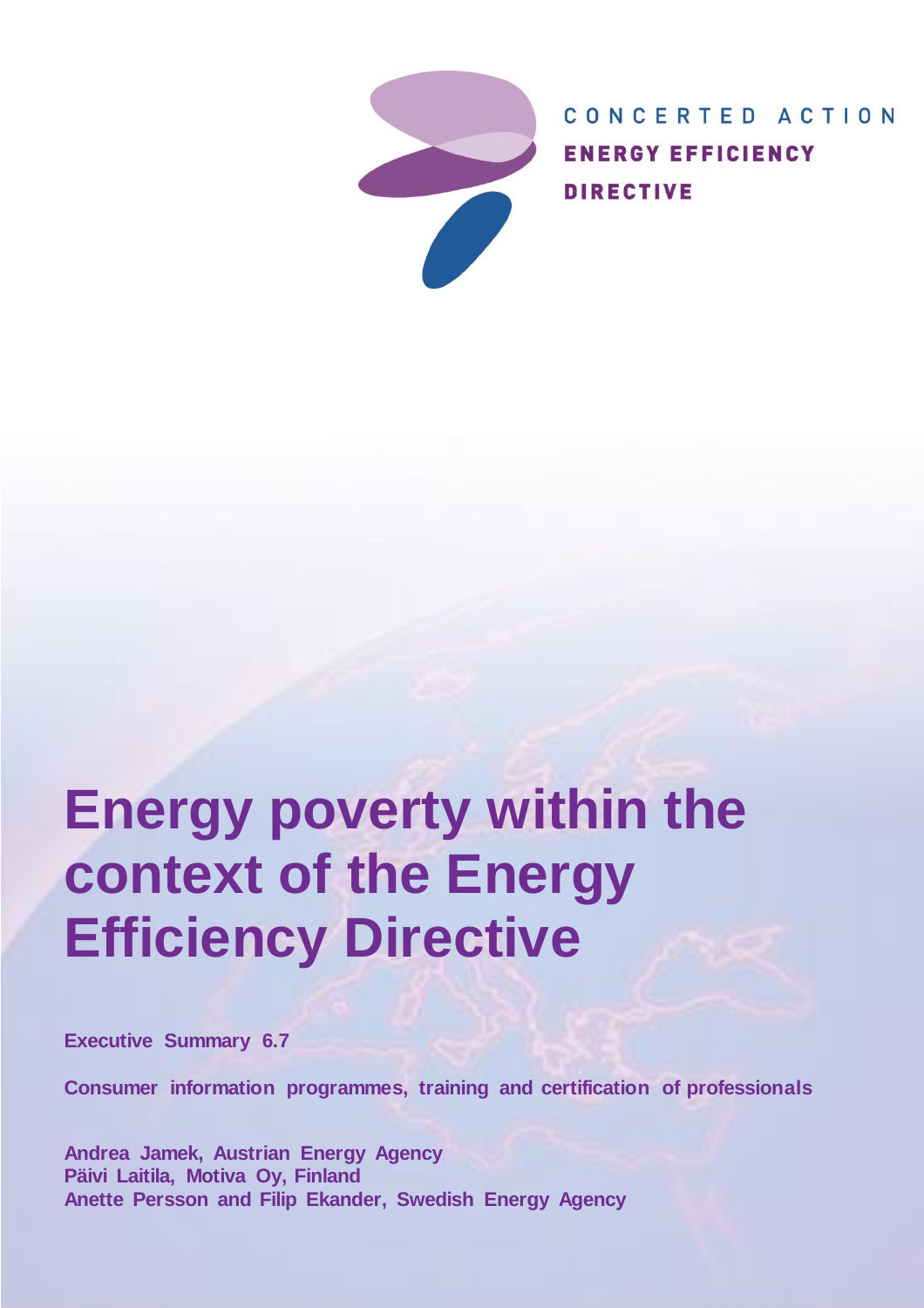# **1 Background**

European legislation such as the Energy Efficiency Directive (EED), the Energy Performance of Buildings Directive (EPBD) and the internal market legislation for electricity and gas can be instrumental in the fight against energy poverty by addressing parts of the causes of the problem. For example, the EED can support the alleviation of energy poverty by addressing the energy performance of buildings and appliances (Art.5(7)) and awareness among consumers (Art. 12 and 17(4)) by recommending easy-to-implement saving measures and providing information on consumption and tariff comparison as well as by targeting measures to energy poor households, for instance in the energy supplier obligation schemes (Art. 7(7)).

Energy poverty, where a household cannot afford to heat or cool its dwelling due to a combination of low income, poor energy performance of the dwelling and high energy prices, is, according to a survey to which 26 MS responded, affecting a majority of EU Member States.



## **Figure 1: Energy poverty within the EU**

The inability to heat their homes adequately can have a wide range of other significant impacts on the lives of people dwelling in energy poor households such as on health, wellbeing and social inclusion. In one MS it is estimated that energy poverty has caused several thousand excess winter deaths in a year: other identified important implications of social nature have also been identified, such as children in cold homes struggling to do their homework.

The number of energy poor households / people is estimated in different ways from one country to another. This shows that there is no common understanding of energy poverty across the EU and most countries do not make a clear distinction between energy poor households and vulnerable consumers.

Tackling energy poverty is clearly defined responsibility in most countries, although it is spread over several actors at a national, regional and local level. The Ministry responsible for social affairs is the body that was mentioned by most Member States (MS). Many MS pointed out the need for better coordination across countries, actors and levels.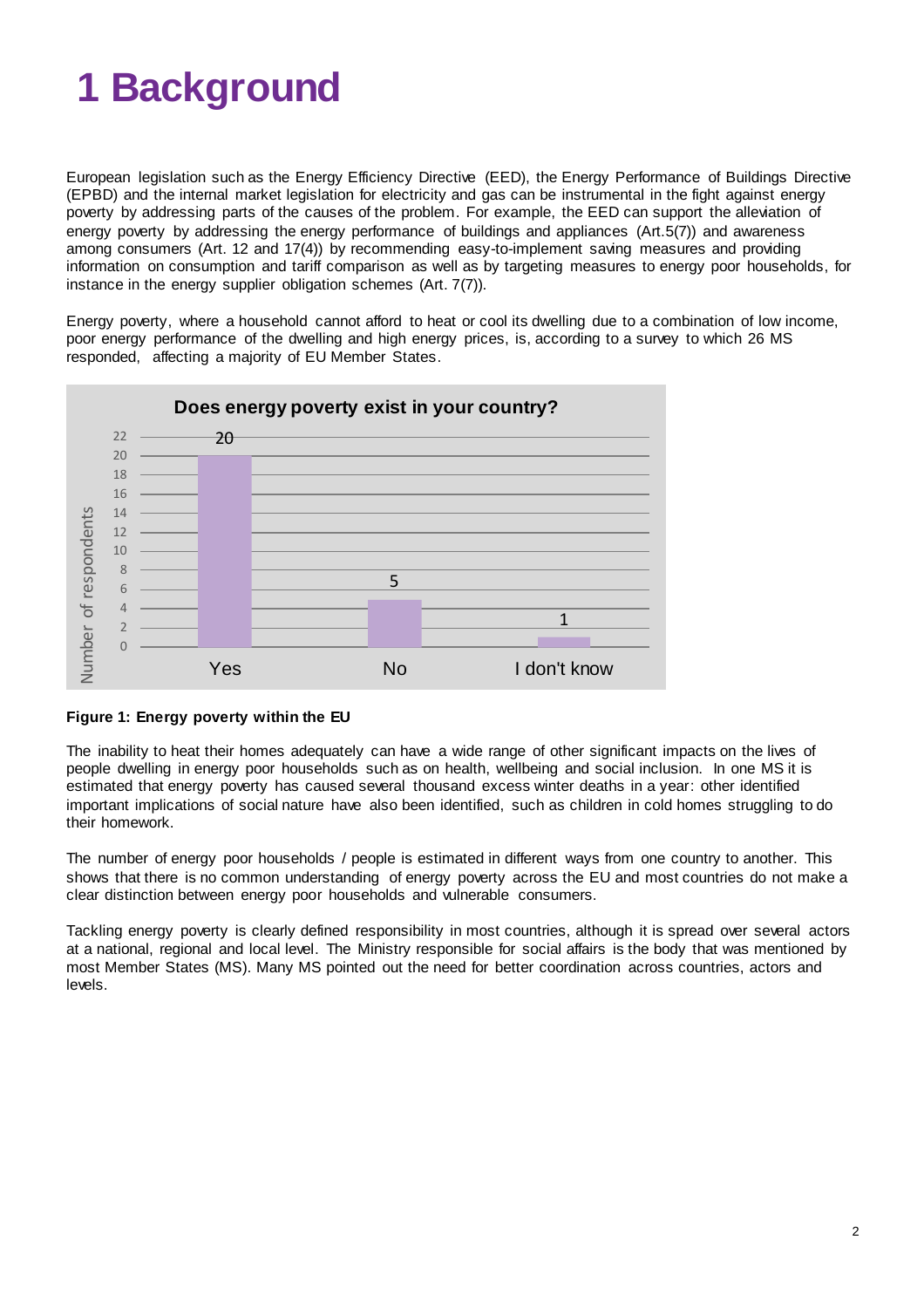

### **Figure 2: Political institutions responsible for energy poverty**

Although the best practice examples of how to address fuel poverty across MS are promising, their number is limited. It also appears that common definitions and reliable and comparable data relating to energy poverty are lacking.

Relevant sources of information also include the activities undertaken by the Vulnerable Consumers Working  $G$ roup under the Citizens Energy Forum and the Insight\_E report<sup>1</sup>.

In this work we limit the discussion about energy poverty to heating, cooling and electricity. We do not include energy for mobility (transport) which would be too complex.

<sup>&</sup>lt;sup>1</sup> Pye S., Dobbins A. et al. (2015) "Energy poverty and vulnerable consumers in the energy sector across the EU: analysis of policies and measures."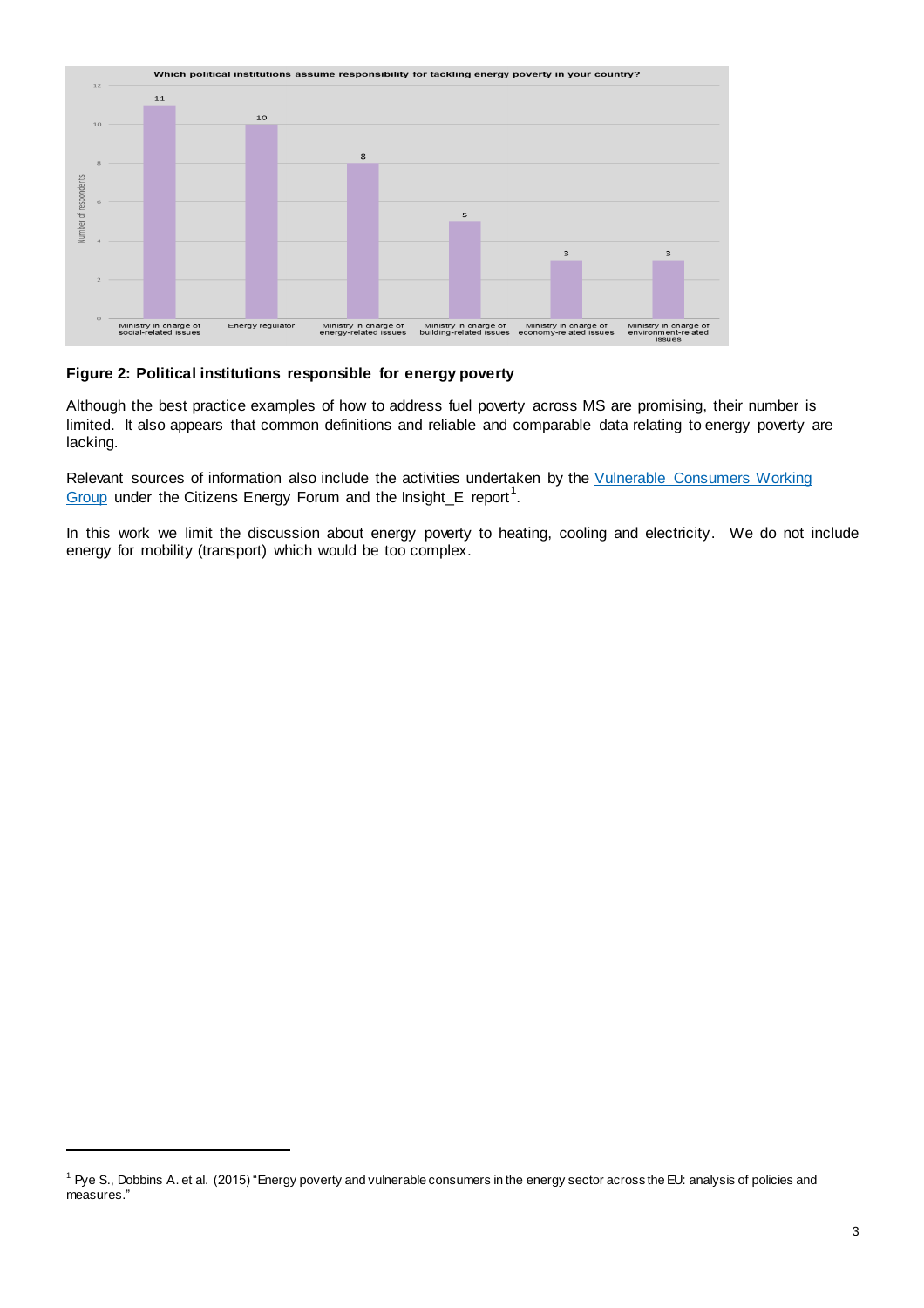# **2 Main findings**

The purpose of this topic was to explore to what extent MS have addressed energy poverty within the context of the EED, relating to the following articles in the directive:

- $\circ$  Energy efficiency actions within social housing bodies (Art 5(7))
- o Requirements with a social aim included in energy efficiency obligation schemes by Member States. (Art 7(7))
- $\circ$  Information and awareness raising measures targeted to energy poor households (Art 12 and 17(4))

One conclusion is that existing measures for energy efficiency are not designed to target energy poor households. This means that much more could be done within the existing frameworks such as the EED simply by targeting measures like information and financial incentives to energy poor households. It is important to keep it simple from the households' point of view and acknowledge that energy poor households, as other households, can be unaware to a large extent of the practical steps needed to reduce their energy consumption.

About half of all MS take specific provisions to encourage social housing bodies to improve the energy efficiency of the buildings they own (Article 5(7)). Ways to improve energy efficiency in social housing vary, but financial mechanisms to boost retrofitting are the most commonly used method.

The role of social housing in addressing energy poverty can vary from country to country. In one MS for instance, social housing is typically more energy efficient than other housing as they are more regulated and therefore have a better building standard, which means energy poor households are likely to be found elsewhere. In other countries the situation is different.

Strategies, programmes and/or initiatives to tackle energy poverty exist in the majority of MS. Such initiatives are mainly financed by the state and, to a lesser extent, by taxes or levies included in the energy bill and by energy suppliers subject to an energy efficiency obligation scheme implemented according to Article 7 of the EED.

7 MS have included social aims in the obligation scheme according to Article 7.7 and other MS are planning to do so.

The EED requires that MS inform consumers about energy efficiency generally (Art.12 and 17.4). 5 MS have information campaigns and other activities specifically targeted towards energy poor households. However in many cases, it is not easy to distinguish measures especially targeted to energy poor households or other target groups.

The most popular ways to give information for energy poor households are via webpages, helplines (e.g. operated by energy suppliers or charitable organisations) and information centres financed by the state. Nearly as popular are information or customer service centres operated by energy suppliers and campaigns (e.g. television, radio, billboards, web portals).

Energy poor households do not have sufficient funds and knowledge to reduce their energy consumption. However, only 14 MS have fiscal incentives, access to finance, grants or subsidies, or information provisions and campaigns targeted specifically to energy poor households.

During the roll-out of smart meters, only a few MS are or have been targeting information specifically to energy poor households. One MS prioritises the roll-out of smart meters to energy poor households. However, it should be kept in mind that the degree to which smart meters have been implemented varies between MS; in some countries the roll out of smart meters has been completed, in some countries it is still in early piloting phases.

Tackling energy poverty is a challenge. Although many MS experience energy poverty, only a few have good examples of how to address it. Some MS do not differentiate energy poverty from general poverty. In these countries the energy poor are included in housing benefits.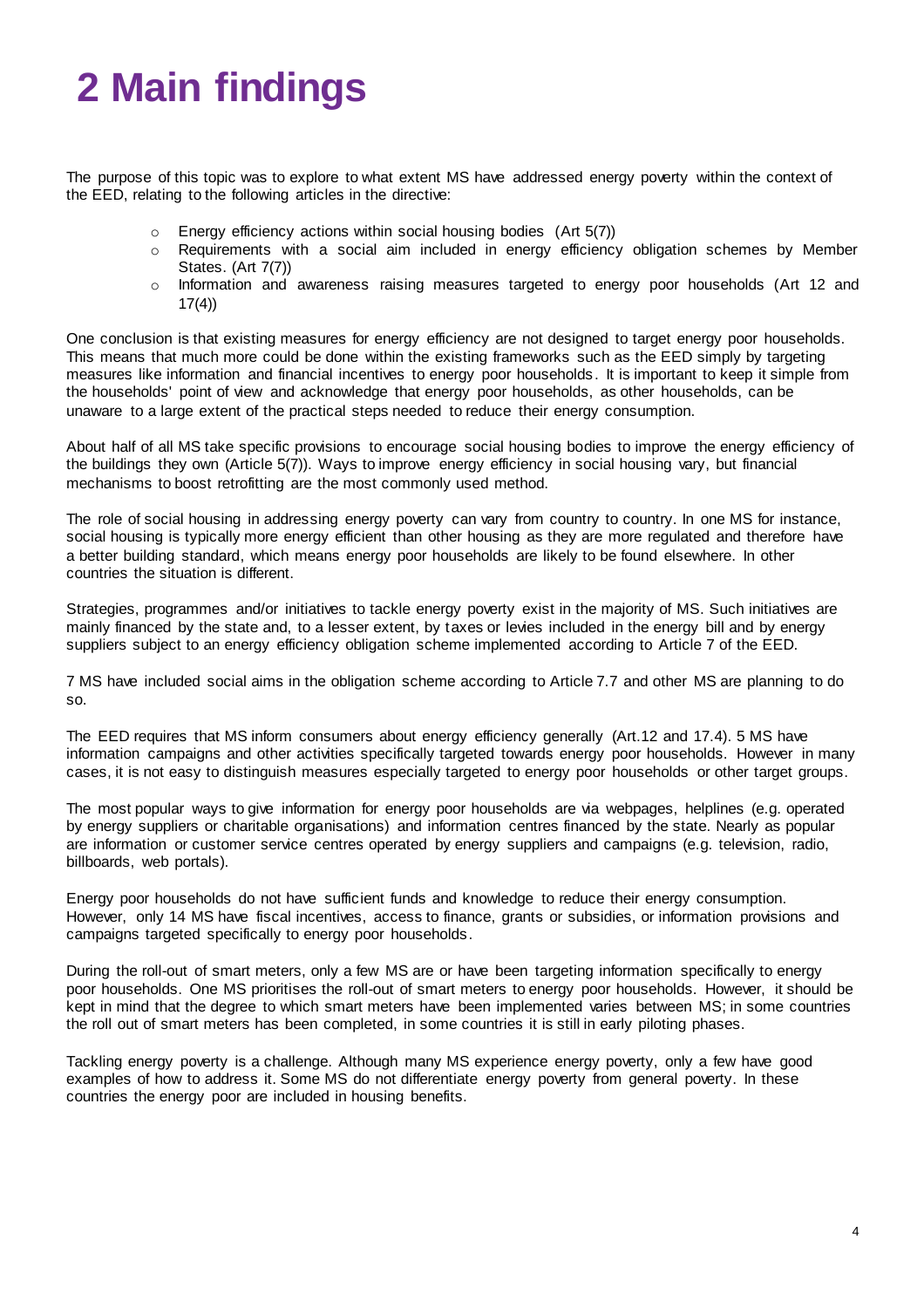# **2.1 Examples from Member States of strategies and measures to address energy poverty**

A number of good practice examples have been identified:

- **Energy poverty approaches** *James Kerry* (UK)
- **REACH** *Dean Smolar* (Croatia)
- **Energy Poverty Observatory** *Christos Tourkolias* (Greece)
- **Study: Energy Efficiency – national priority to reduce energy poverty** *Mirela Plesca* (Romania)
- **Challenges facing energy poverty in Italy: Best practices and project experiences**  *Carlo Alberto Campiotti* (Italy)

Presentations slides for all the case studies listed above are available on the [CA EED website.](http://www.ca-eed.eu/themes/consumer-information-ct6)

In discussing the case studies above, MS were asked to identify what works and what does not work in addressing energy poverty. The results were the following:

### **What's working**

- Social tariffs for electricity (for a limited monthly amount of electricity)
- Basic energy audit of houses, followed by step-by-step renovation if possible
- Target the real energy poor households
- Standard "packages" for energy efficiency improvements
- Keep it simple
- Tackle the root of the problem, i.e. energy efficiency of the dwelling
- The application and enforcement of mandatory minimum standards for roof insulation, windows etc. for private landlords
- Public funding for energy efficiency grants or preferably cheap loans
- National action plan to combat energy poverty (long term strategy) combined with a continuous monitoring of the situation (number of energy poor households for instance)
- Communicate and disseminate best practice, even if they are small

### **What's not working**

- A clear definition of energy poverty, taking into account national and regional circumstances, is lacking
- Lack of co-operation on national level (between ministries)
- In some countries, the European Regional and Development Fund could be used to a larger extent to combat energy poverty if the Ministries for social affairs were more aware of the possibilities
- In multi-apartment buildings, households receiving subsidies for their energy bills may block decisions to renovate the building
- Problem of split incentive for private rental sector
- Renovation of social housing without education/information for households on energy saving measures
- It is difficult to target energy poor households
- More liberalised markets in some MS means increasing energy prices for households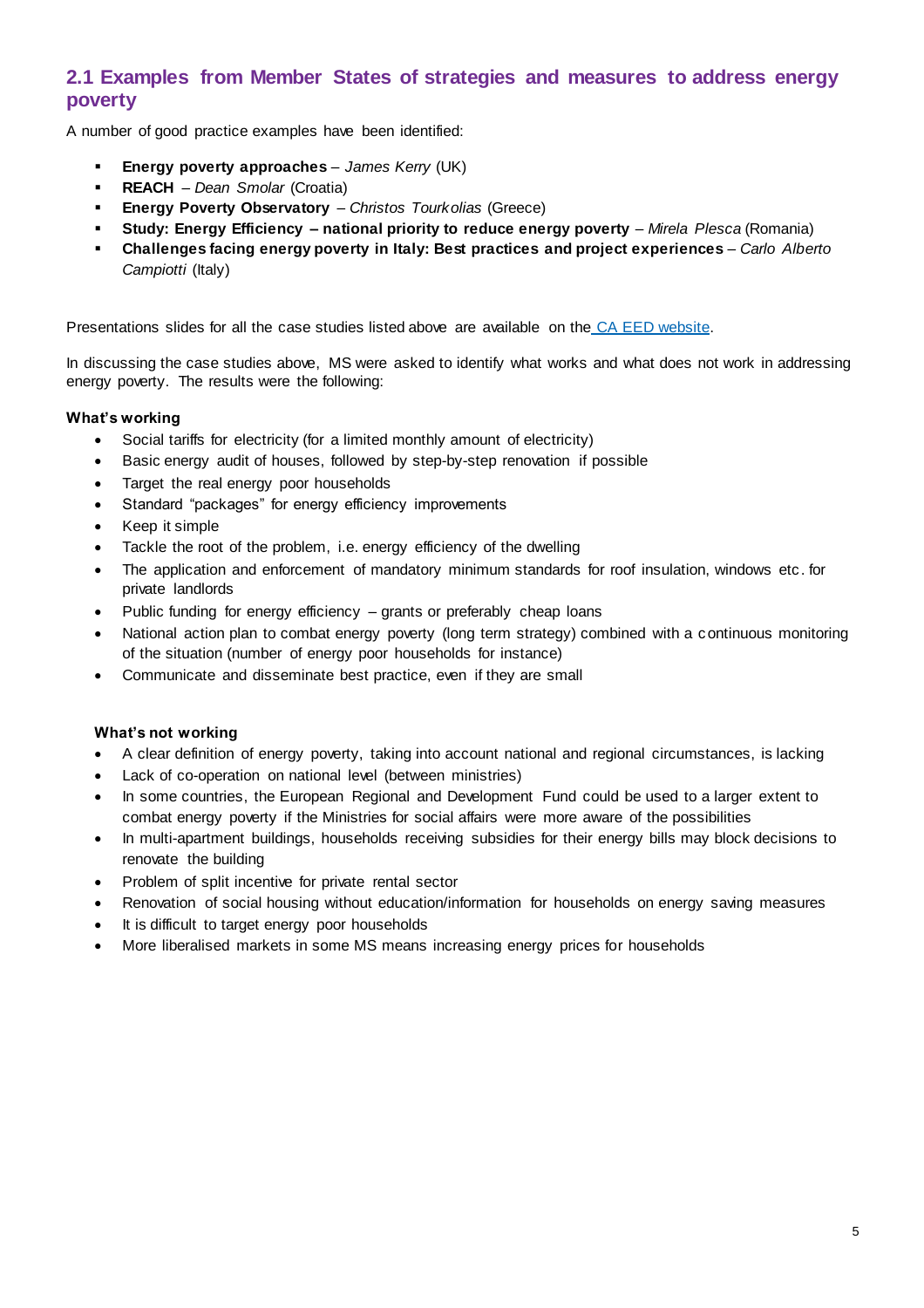

The participants agreed that there is no 'one size fits all' when it comes to addressing energy poverty because the nature of the problem varies from country to country and is related to the status of the housing stock, the functioning of the energy market, income levels and general welfare policies among other fac tors. Therefore each MS must analyse the problem in the national context and find solutions adapted to the situation in the country.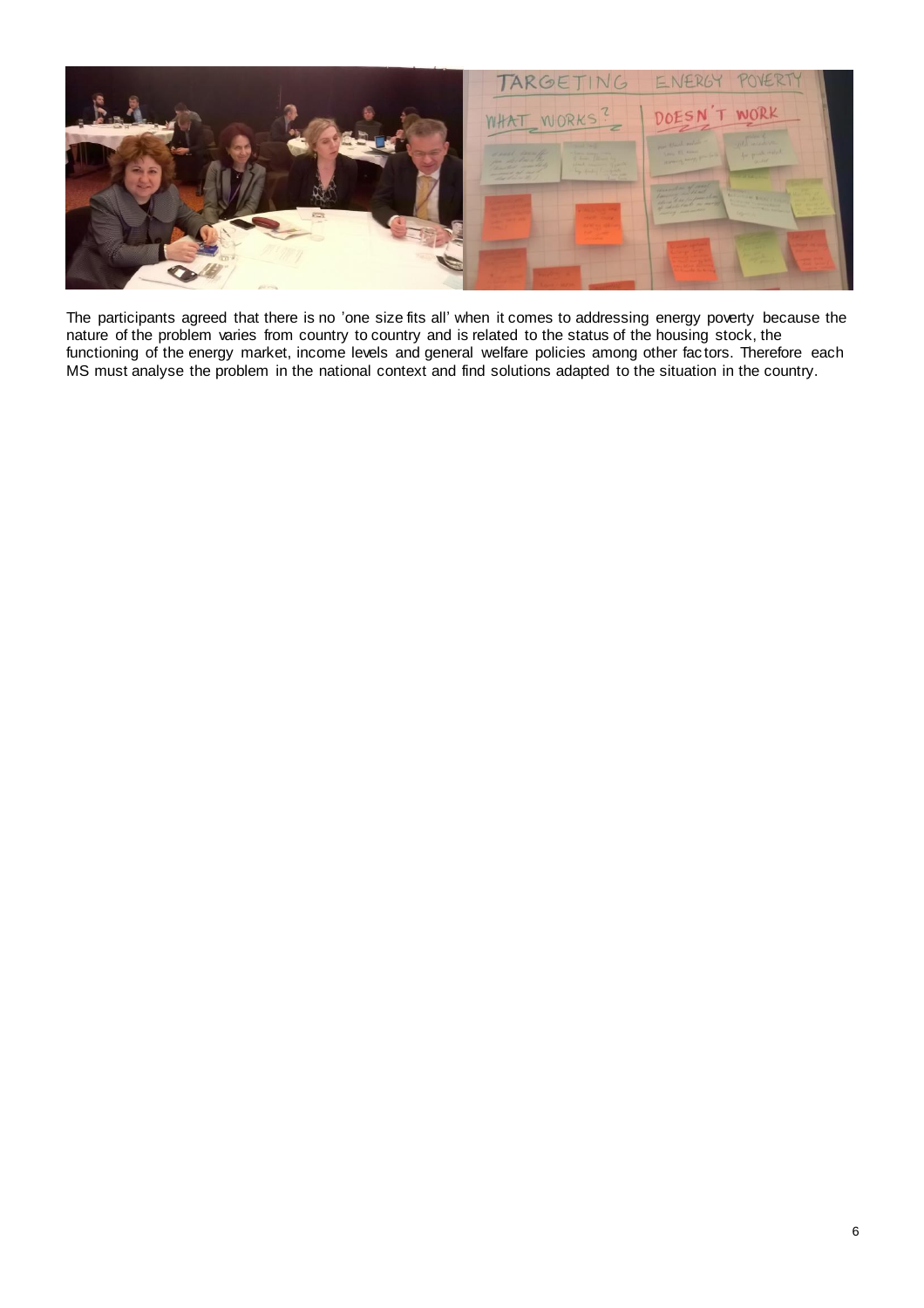# **3 Recommendations**

Many MS are struggling with the issue of energy poverty. Could the provisions in the EED be used more strategically in order to address energy poverty?

Assuming that energy poverty is caused by a combination of low household income, high energy prices and poor energy performance of dwellings and appliances, here are a few recommendations on how to address energy poverty within the context of the EED.

Based on the findings from this working group, we recommend that MS follow these three steps to make the most use of EED in the context of energy poverty:

- Identify
- Inform
- **Incentivise**

### **Identify**

The first step is to identify the households at risk of energy poverty. This should be done through a national definition that takes into account the specificities of each country, for instance when it comes to the housing stock, the functioning of the energy market and general income levels as well as the availability of data. MS should be careful in choosing a definition that is meaningful for the national context, and for the purpose of clarity, make a distinction between energy poverty and vulnerable consumers.

A proper identification of the number of households at risk of energy poverty is fundamental for the development of a strategy and also for future provisions of how future policies in different areas may affect the number of energy poor.

The proper identification of energy poor households provides the basis for choosing a proper policy portfolio. The EED contains provisions related to renovation (Art. 4), public sector buildings (Art 5.7), obligation schemes (Art 7.7), information and awareness and consumer engagement during the roll-out of smart meters (Art. 12 and 17) and financing (Art. 20).

Depending on the national context, each of the provisions above can be used to address energy poverty. For instance, in a situation where energy poor households to a large extent are living in old buildings that are both privately and publicly own, energy poverty can be addressed in the national renovation strategy. If a majority of energy poor households are living in social housing, the provisions in Art 5.7 on how to encourage social housing bodies to improve energy efficiency in buildings they own can be more appropriate.

In countries that have an obligation scheme according to EED Art. 7, and where energy prices are relatively high, the use of social aims in the obligation scheme - that for instance can be used to replace inefficient appliances with new efficient appliances - can be a strategic tool.

MS that are in the process of the roll-out of smart meters for electricity and gas could use this opportunity to target information and advice to energy poor households (EED Art. 12).

These are a few examples of how the situation in each MS can lead to different strategies to address energy poverty once energy poor households have been identified.

### **Inform**

Lack of awareness, interest and knowledge is often a barrier to energy efficiency improvements. For energy poor households, easy-to-implement behavioural changes that lead to energy savings should be a priority. With this in mind, MS could use the provisions on information and behavioural change in EED Art 12 and 17 in a strategic way by targeting certain measures to energy poor households.

To be able to do this, the identification of households at risk of energy poverty as explained above is crucial. When reaching out on energy efficiency it is essential that the message is easy to understand and very well targeted to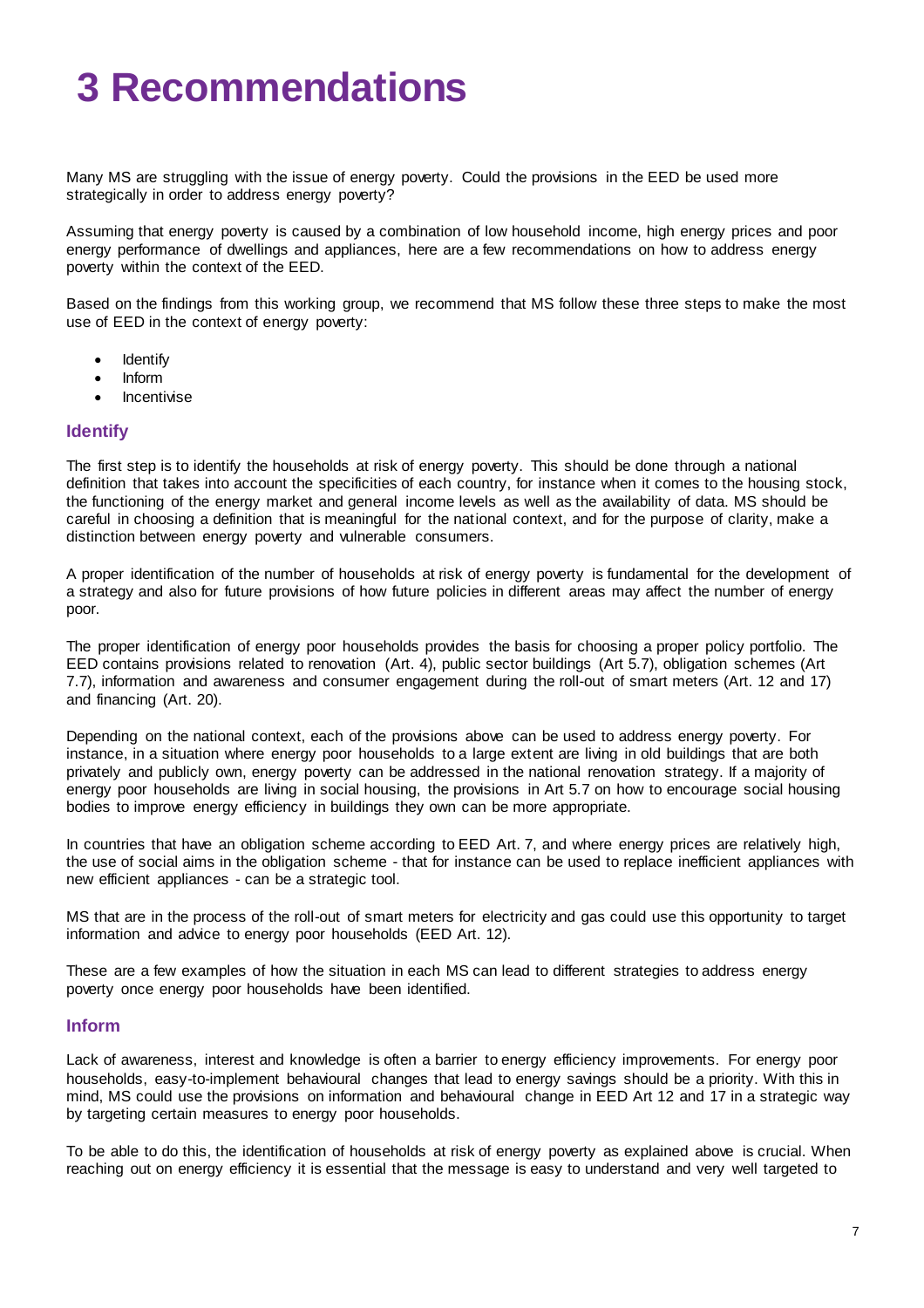the audience. Information channels and ways of informing that are familiar and natural to energy poor households should be chosen.

All MS are working actively with information measures but only a few MS use the possibility of targeting the information measures to energy poor households. For the future, we recommend that MS investigate the possibility of targeted information and awareness measures for energy poor households. This could be for instance through local energy advisers that actively reach out to energy poor households.

# **Incentivise**

Obviously, energy poor households will in general not have the financial means to invest in energy efficient renovation or new energy efficient products to the extent needed. This is why information and awareness targeted to energy poor households should be coupled with incentives that give the energy poor households or the building owners the possibility to take the necessary steps. This is related to EED Art. 20 where the MS that have chosen a national fund for energy efficiency could for instance earmark funds for projects targeted to energy poor households. The use of European Structural and Investment Funds, where already 20% of the fund is earmarked for the transition to a low-carbon economy, could be an option to look into for MS with a high number of energy poor households. Alternative financing models such as Pay As You Save or Third Party Investment could be further explored by MS.

## **Concluding remarks**

Finally, one recommendation is that strategies to address energy poverty should target the underlying causes to the problem, i.e. poor energy performance of buildings and dwellings, rather than compensating for high costs incurred. This is also relevant for the overall climate and energy targets in the EU because compensating for high costs can be regarded as an indirect subsidy of fossil energy that can hamper the transition to a sustainable energy system.